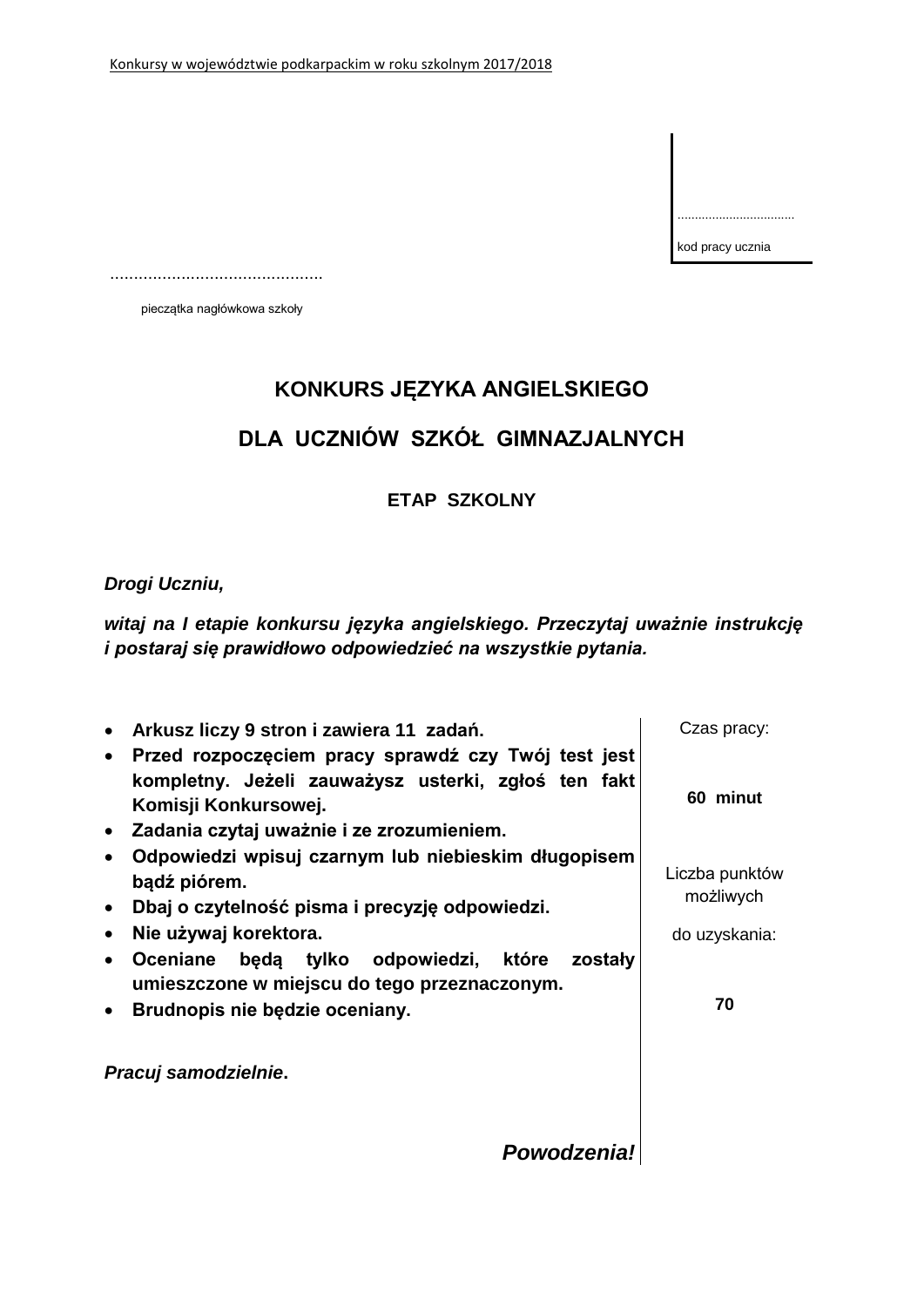#### **CZYTANIE ZE ZROZUMIENIEM**

## **Zadanie 1. Przeczytaj tekst i zdecyduj, które zdania są prawdziwe – T (TRUE), a które fałszywe – F (FALSE). Za każdą poprawną odpowiedź otrzymasz 1 punkt.**

#### **LIVING IN A DIFFERENT WORLD**

"I'm home", Lynn shouts as she closes the door behind her. She does not wait for the answer, but runs upstairs and switches on her laptop. Like any other teenager, she quickly logs on to the instant messenger and answers a message from her friend. Her fingers move on the keyboard with incredible speed. She cannot chat to her friends using a headset – Lynn is deaf.

"We were devastated when her doctor told us that Lynn had lost almost all of her ability to hear as a result of an illness," Lynn's mother says. "She was only four, her language skills were developing really fast and suddenly she couldn't hear us and almost stopped speaking." Lynn's father, an IT specialist, consulted doctors all over the world. "They were all very kind," he remembers, "but they said the same thing: Lynn's hearing loss was irreversible. Still, we were unable to face it and kept looking for yet another specialist."

It was Lynn's grandmother who made Lynn's parents accept their daughter's disability. She told them it was time to look for ways to help Lynn adapt to her situation instead of trying to change reality. From that moment on, Lynn's parents did their best to help their daughter lead a full, active life despite her disability. They hired a speech and language therapist as well as a sign language teacher and a lip-reading trainer. "All of us learnt sign language," says Angela, Lynn's younger sister, "Lynn, Mum and Dad, me, our grandparents. Now we are bilingual." Angela is right – BSL, British Sign Language, is a unique system that has nothing to do with English, so they can all "speak" two different languages.

Today, Lynn is one of the top students in her class (she and Angela both attend a school for both hearing and hearing-impaired teenagers), and she is planning to study Art & Design. Most people she meets do not realize at first that she is deaf. "I only have problems with lip-reading if the man who is talking to me has a beard and moustache, or if the person is speaking very fast and carelessly," Lynn explains. "I sometimes call out to Lynn when she can't see me," Angela says, "and when she doesn't react, I remember I have to touch her first to draw her attention."

When I ask if she would like to be able to hear, Lynn looks at me, clearly confused. "I can't remember 'the hearing world'," she finally says, "and I'm happy with my life. I have lots of friends – some of them can hear, some of them are deaf. I know I'm different, but I do not feel incomplete in any way. Would you like to start seeing things you normally can't see, like ultraviolet light?" I have to admit I cannot imagine that. "You see," Lynn smiles at me and I realize why my question was so strange to her.

| 1. Lynn can communicate with her friends using an instant messenger.          | T / F |
|-------------------------------------------------------------------------------|-------|
| 2. Lynn was born deaf.                                                        | T / F |
| 3. The doctors that Lynn's father talked to gave him different diagnoses.     | T / F |
| 4. Lynn's grandmother told the girl's parents to change their way of thinking |       |
| about the problem.                                                            | T / F |
| 5. The only way to communicate with Lynn is using a sign language.            | T / F |
| 6. BSL is the type of English that deaf people use.                           | T / F |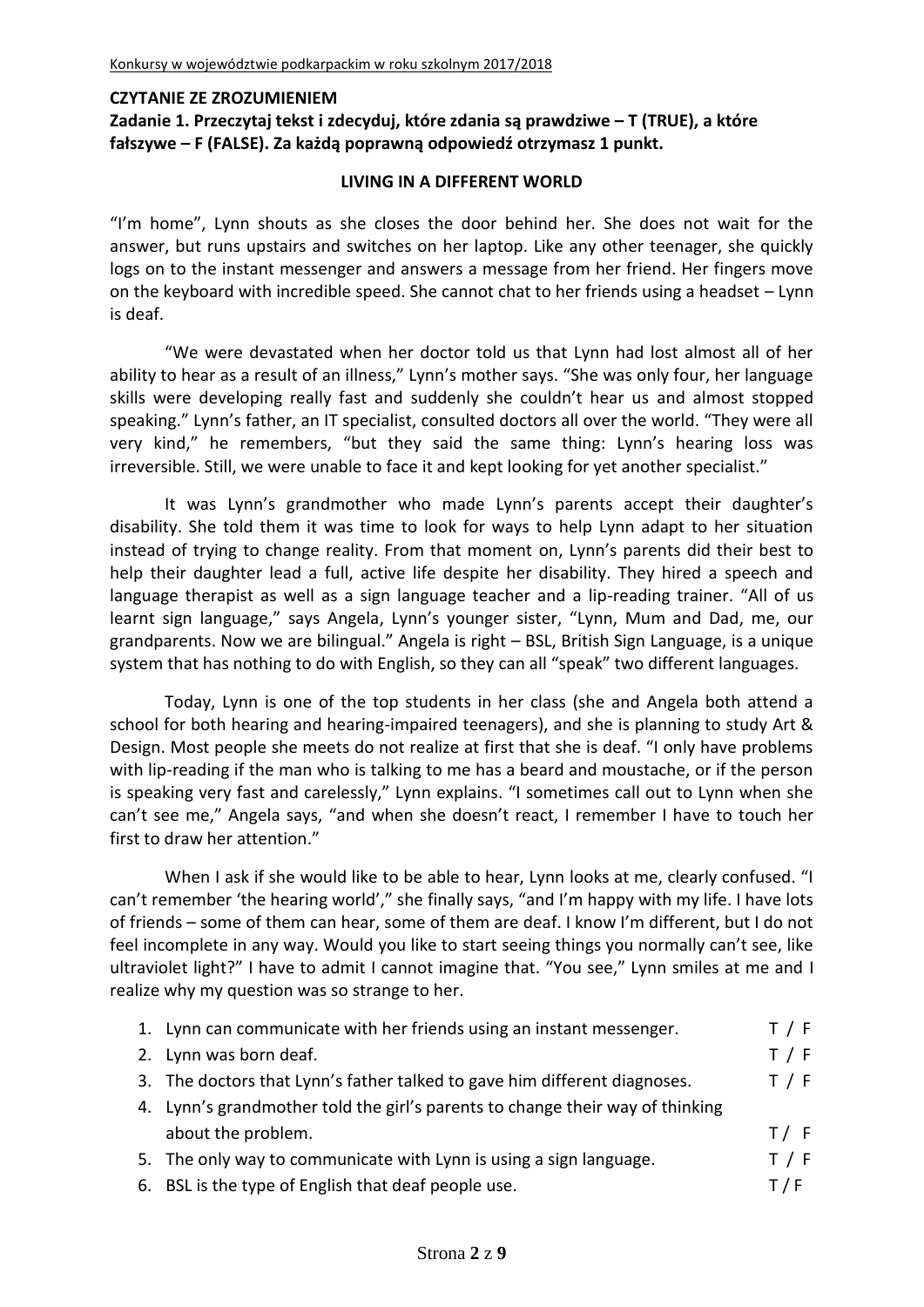| 7. People who meet Lynn for the first time immediately know she can't hear. | T/F |
|-----------------------------------------------------------------------------|-----|
| 8. Angela sometimes forgets that her sister can't hear.                     | T/F |
| 9. At first, Lynn doesn't understand the writer's question.                 | T/F |
| 10. Lynn misses 'the hearing world' a lot.                                  | T/F |

**\_\_\_\_\_ / 10**

#### **ZNAJOMOŚĆ KOSTRUKCJI GRAMATYCZNYCH, SŁOWNICTWA I FUNKCJI JĘZYKOWYCH**

**Zadanie 2. Uzupełnij zdania używając słów podanych w nawiasie w odpowiedniej formie. Wymagana jest całkowita poprawność gramatyczna i ortograficzna wpisywanych odpowiedzi. Za każdą poprawną odpowiedź otrzymasz 1 punkt.**

- 1. Paul really ……………………………………… **(love)** swimming. He can spend hours in the swimming pool.
- 2. I don't like this song! Actually it's ……………………………………………… **(bad)** song I've ever heard.
- 3. I am sure that Michael …………………………………………….. **(pass)** his next week Biology exam with flying colours.
- 4. They …………………………………………………… **(have)** a great time at the party. It's a pity we aren't with them.
- 5. Tim risks his life driving his car so ………………………………………………. **(fast).**

**\_\_\_\_\_\_ / 5**

**Zadanie 3. Uzupełnij każde zdanie z luką tak, aby zachować sens zdania wyjściowego. Użyj od 2 do 5 wyrazów, wliczając w to wyraz już podany. Nie zmieniaj formy podanego wyrazu. Formy skrócone są traktowane jako jeden wyraz. W zadaniu wymagana jest całkowita poprawność ortograficzna. Za każdą poprawną odpowiedź otrzymasz 1 punkt.**

| 1. What is the price of those shoes, please?  |
|-----------------------------------------------|
| DO                                            |
|                                               |
| 2. My brother forgot to buy bread.            |
| <b>REMEMBER</b>                               |
|                                               |
| 3. What did your wife have on at the wedding? |
| <b>WAS</b>                                    |
|                                               |
| 4. Can you hold my coat for a moment, please? |
| <b>MIND</b>                                   |
|                                               |
| moment, please?                               |
| 5. Shall I carry this shopping bag for you?   |
| <b>LIKE</b>                                   |
|                                               |
| you?                                          |
|                                               |

**\_\_\_\_\_\_ / 5**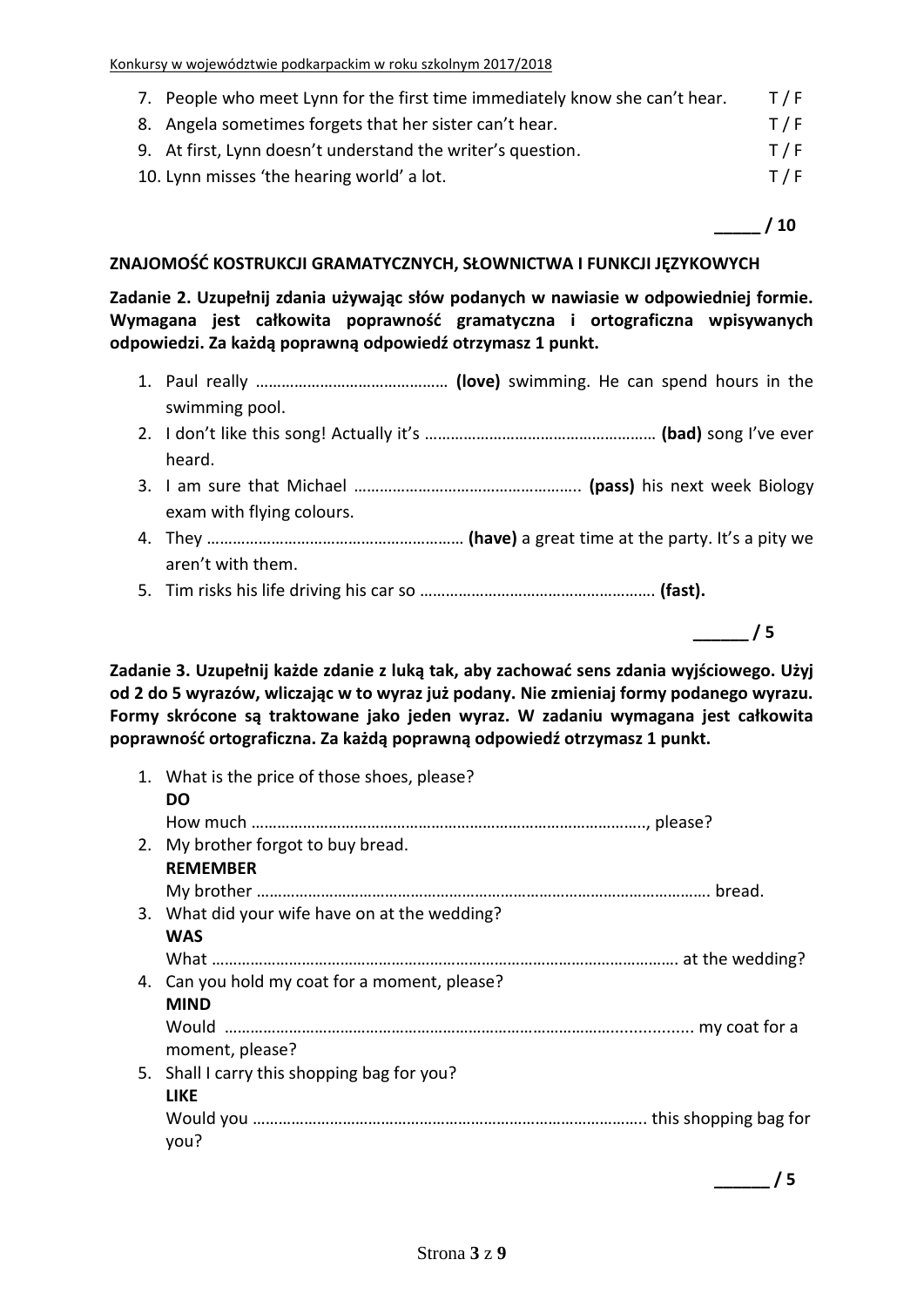**Zadanie 4. Z podanych trzech możliwości wybierz i podkreśl właściwą. Za każdą poprawną odpowiedź otrzymasz 1 punkt.**

- 1. Jessica **used to work / was working / is working** in a supermarket until she finds a better job.
- 2. They don't go to school **onto / in / at** weekends.
- 3. I really **like / liked / was liking** the dessert we had at your house last Saturday.
- 4. Fantasy is more interesting **than / of / from** science fiction for my brother.
- 5. My brother and his wife **have left / had left / left** for holidays two weeks ago.
- 6. That's the man **whose / that / who** daughter was taken to hospital yesterday.
- 7. Peter **wasn't / couldn't / can't** ride a bicycle until he was nine.
- 8. I'm really looking forward **to hear / hearing / to hearing** from you soon.
- 9. Mark **doesn't use to / didn't used to / didn't use to** like computer games, but now he really likes them.
- 10. This scooter belongs to my cousins. It's **their / them / theirs**.

**\_\_\_\_\_\_ / 10**

**Zadanie 5. Przetłumacz na język angielski podane w nawiasach fragmenty tak, aby otrzymać logiczne i gramatycznie poprawne zdania. Wymagana jest pełna poprawność ortograficzna wpisywanych fragmentów zdań. Za każdą poprawną odpowiedź otrzymasz 1 punkt.**

- 1. They **(mają)** …………………………………………… this car for many years, that's why they are going to sell it soon.
- 2. My hair **(są dłuższe)** ………………………………………………………………. than yours.
- 3. My parents have **(mało)** ……………………………………………………………………….. money.
- 4. In my opinion this story is **(najmniej interesująca)** ………………………………………………….
- 5. We all passed the exam, **(czyż nie?)** …………………………………………………………………….. ?

**\_\_\_\_\_\_ / 5**

**Zadanie 6. Wybierz poprawną odpowiedź. Zakreśl A, B lub C. Za każdą poprawną odpowiedź otrzymasz 1 punkt.**

|    | a) well-built | b) fit    | c) overweight  |  |
|----|---------------|-----------|----------------|--|
| a) | sore          | b) cold   | c) pale        |  |
|    |               |           |                |  |
|    | a) chemist's  | b) garage | c) newsagent's |  |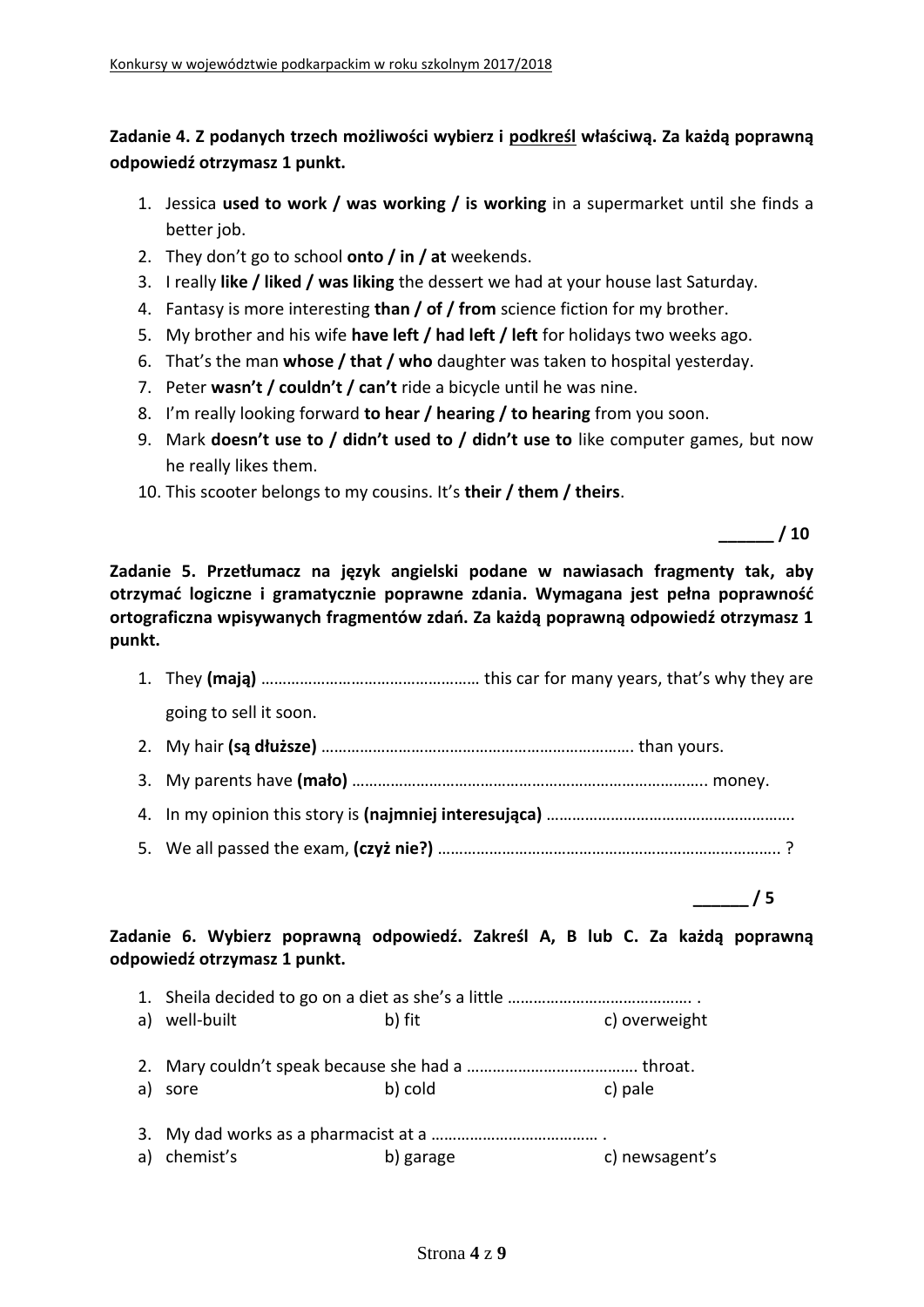Konkursy w województwie podkarpackim w roku szkolnym 2017/2018

|                                                           | a) has                                                                              | b) does                                                                                                                                                                                                                        | c) makes                                                         |
|-----------------------------------------------------------|-------------------------------------------------------------------------------------|--------------------------------------------------------------------------------------------------------------------------------------------------------------------------------------------------------------------------------|------------------------------------------------------------------|
|                                                           | furniture and books in it.                                                          |                                                                                                                                                                                                                                | 5. My grandmother's flat is really  because she has a lot of old |
|                                                           | a) noisy                                                                            | b) cramped                                                                                                                                                                                                                     | c) crowded                                                       |
|                                                           | a) grate                                                                            | b) peel                                                                                                                                                                                                                        | c) mash                                                          |
|                                                           | 7. The travel agent organised our  with everything included for less<br>than \$400. |                                                                                                                                                                                                                                |                                                                  |
|                                                           | a) campsite                                                                         | b) return ticket                                                                                                                                                                                                               | c) package holiday                                               |
|                                                           |                                                                                     |                                                                                                                                                                                                                                |                                                                  |
|                                                           | a) set                                                                              | b) directed                                                                                                                                                                                                                    | c) based                                                         |
|                                                           |                                                                                     |                                                                                                                                                                                                                                |                                                                  |
|                                                           | a) skating                                                                          | b) skydiving by the state of the state of the state of the state of the state of the state of the state of the state of the state of the state of the state of the state of the state of the state of the state of the state o | c) snorkelling                                                   |
| 10. I'm trying to concentrate. Could you turn the radio ? |                                                                                     |                                                                                                                                                                                                                                |                                                                  |
|                                                           | a) down                                                                             | b) on                                                                                                                                                                                                                          | c) in                                                            |
|                                                           |                                                                                     |                                                                                                                                                                                                                                | / 10                                                             |
|                                                           |                                                                                     |                                                                                                                                                                                                                                |                                                                  |

**Zadanie 7. Uzupełnij każde z podanych zdań jednym słowem. Liczba kresek odpowiada liczbie liter w brakującym słowie. Pierwsza litera brakującego wyrazu została podana. Wymagana jest całkowita poprawność ortograficzna. Za każdą poprawną odpowiedź otrzymasz 1 punkt.**

- 1. Oh, no! The cash machine is out of **o \_ \_ \_ \_** again! We have to go to the bank!
- 2. My dad doesn't like driving when it's **f \_ \_ \_ \_** because he can't see other cars on the road.
- 3. Excuse me, where's the  $n_{\text{max}} = 1$  taxi rank?
- 4. I love this picture! Did you paint it **y \_ \_ \_ \_ \_ \_ \_** ?
- 5. Mary's very **s \_ \_ \_ \_ \_ \_ \_ .** She tends to think everything over and she doesn't make stupid decisions.

**\_\_\_\_\_\_\_ / 5**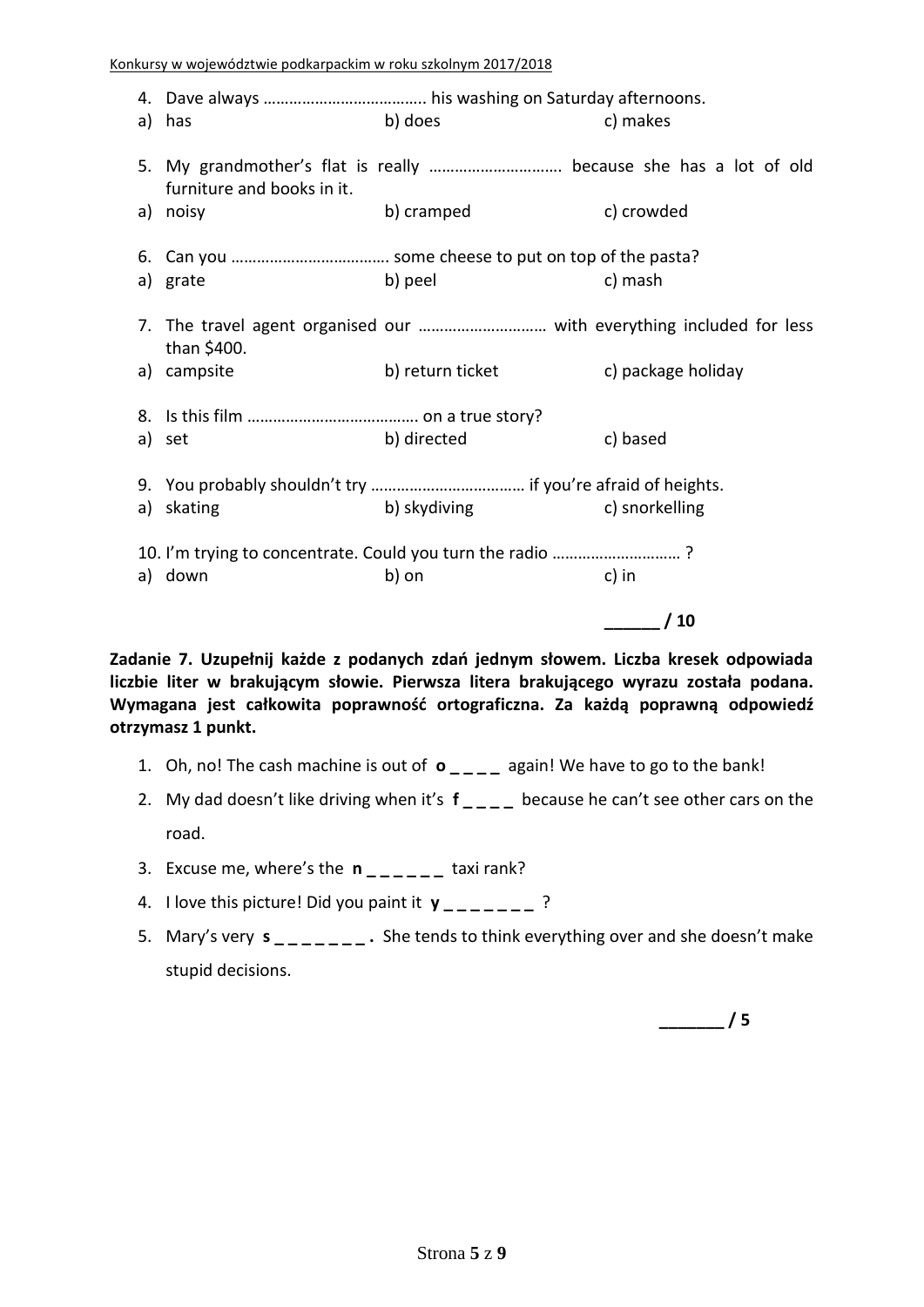## **Zadanie 8. Do każdej sytuacji 1-5 dobierz odpowiednią reakcję A, B lub C i zakreśl ją. Za każdą poprawną odpowiedź otrzymasz 1 punkt.**

- 1. Kolega mówi ci, że poznał ładną dziewczynę. Zapytaj jak ona wygląda.
- a) What does she look like?
- b) What is she like?
- c) What does she like?
- 2. Chcesz otworzyć okno w autobusie. Jak poprosisz pozostałych pasażerów o pozwolenie?
- a) I want to open the window.
- b) Would you mind opening the window?
- c) Would you mind if I open the window?
- 3. Ktoś dziękuje ci za przysługę, którą zrobiłaś/zrobiłeś. Jak zareagujesz na podziękowanie?
- a) It doesn't matter.
- b) Don't mention it.
- c) I don't care.
- 4. Jak zapytasz koleżankę, od jak dawna mieszka w Szkocji?
- a) How long are you in Scotland for?
- b) How long have you lived in Scotland?
- c) When did you live in Scotland?
- 5. Nie chcesz pomocy mamy w przygotowaniu ciasta na urodziny babci. Co powiesz?
- a) Have a good time.
- b) Don't worry. I can do it on my own.
- c) Thanks for your help.

**\_\_\_\_\_\_ / 5**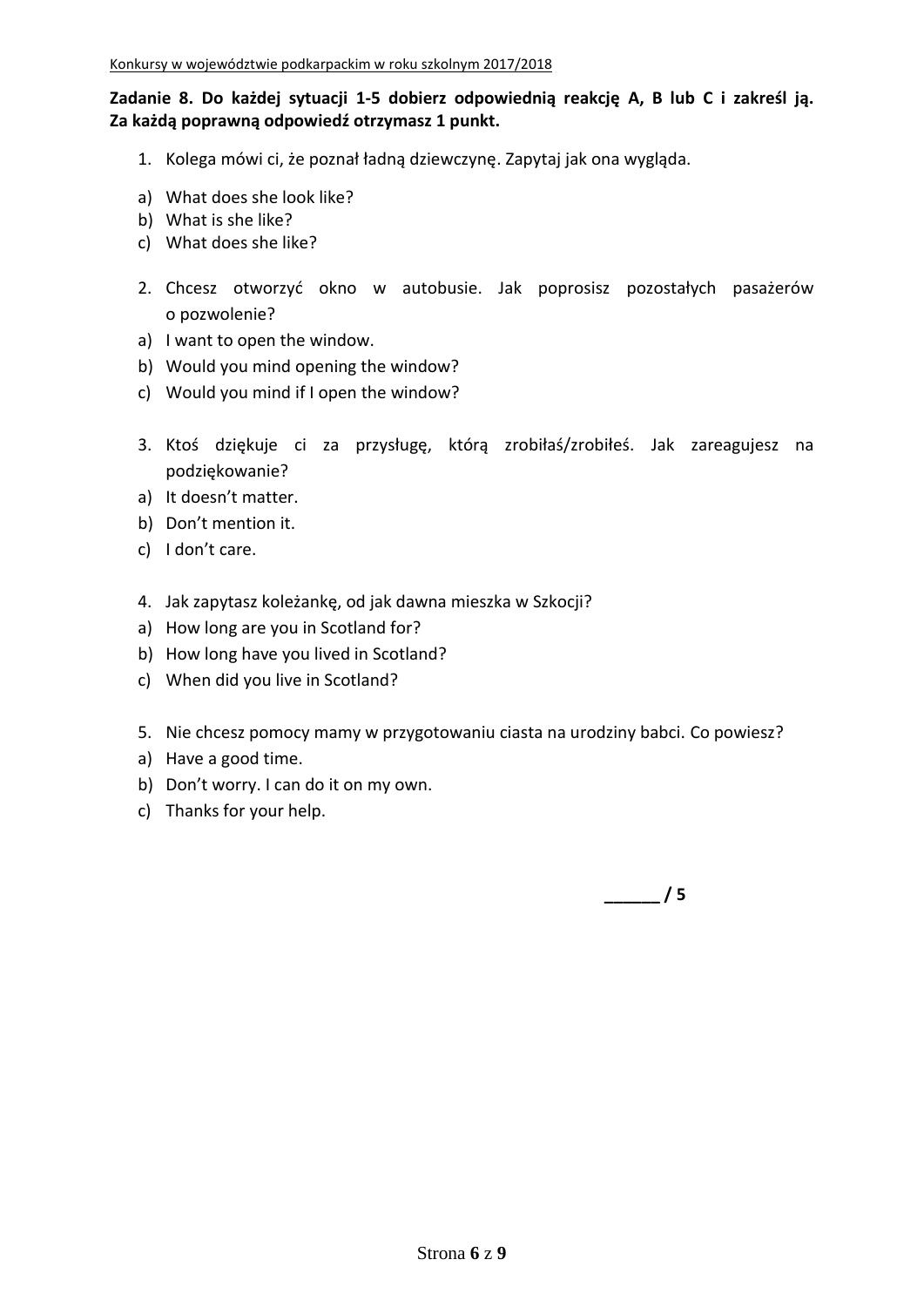# **WIEDZA NA TEMAT KULTURY KRAJÓW ANGLOJĘZYCZNYCH**

**Zadanie 9. Do podanych opisów 1-5 dopasuj nazwy świąt i imprez podane w ramce. Jedna nazwa w ramce została podana dodatkowo i nie pasuje do żadnego z opisów. Za każdą poprawną odpowiedź otrzymasz 1 punkt.**

|    | <b>Edinburgh Festival</b><br><b>Halloween</b><br><b>Columbus Day</b><br><b>Pancake Day</b><br><b>St Patrick's Day</b><br><b>Thanksgiving</b> |
|----|----------------------------------------------------------------------------------------------------------------------------------------------|
|    |                                                                                                                                              |
|    |                                                                                                                                              |
|    | discovery of the American land by the famous Italian explorer on 12 <sup>th</sup> October 1492.                                              |
|    |                                                                                                                                              |
|    | world. It hosts a wide range of outstanding events and performances every summer.                                                            |
| 3. |                                                                                                                                              |
|    | when each family spends the entire day together, expressing why they are grateful                                                            |
|    | for their life and eating a traditional turkey dinner.                                                                                       |
|    |                                                                                                                                              |
|    | forty days before Easter.                                                                                                                    |
|    |                                                                                                                                              |
|    | 17 <sup>th</sup> March in honour of the patron saint of Ireland.                                                                             |
|    | /5                                                                                                                                           |
|    | Zadanie 10. Udziel odpowiedzi na podane pytania. Za każdą poprawną odpowiedź<br>otrzymasz 1 punkt.                                           |
|    | 1. What colours are there on the flag of the Republic of Ireland? (from the left side $\circledcirc$ )                                       |
|    | 2. What is the capital of the USA?                                                                                                           |
|    |                                                                                                                                              |
| 4. | 3. What animal features on the Welsh flag?                                                                                                   |
|    | What is the official currency of England?                                                                                                    |
| 5. | Has Scotland got the same official currency as England?                                                                                      |

**\_\_\_\_\_\_ / 5**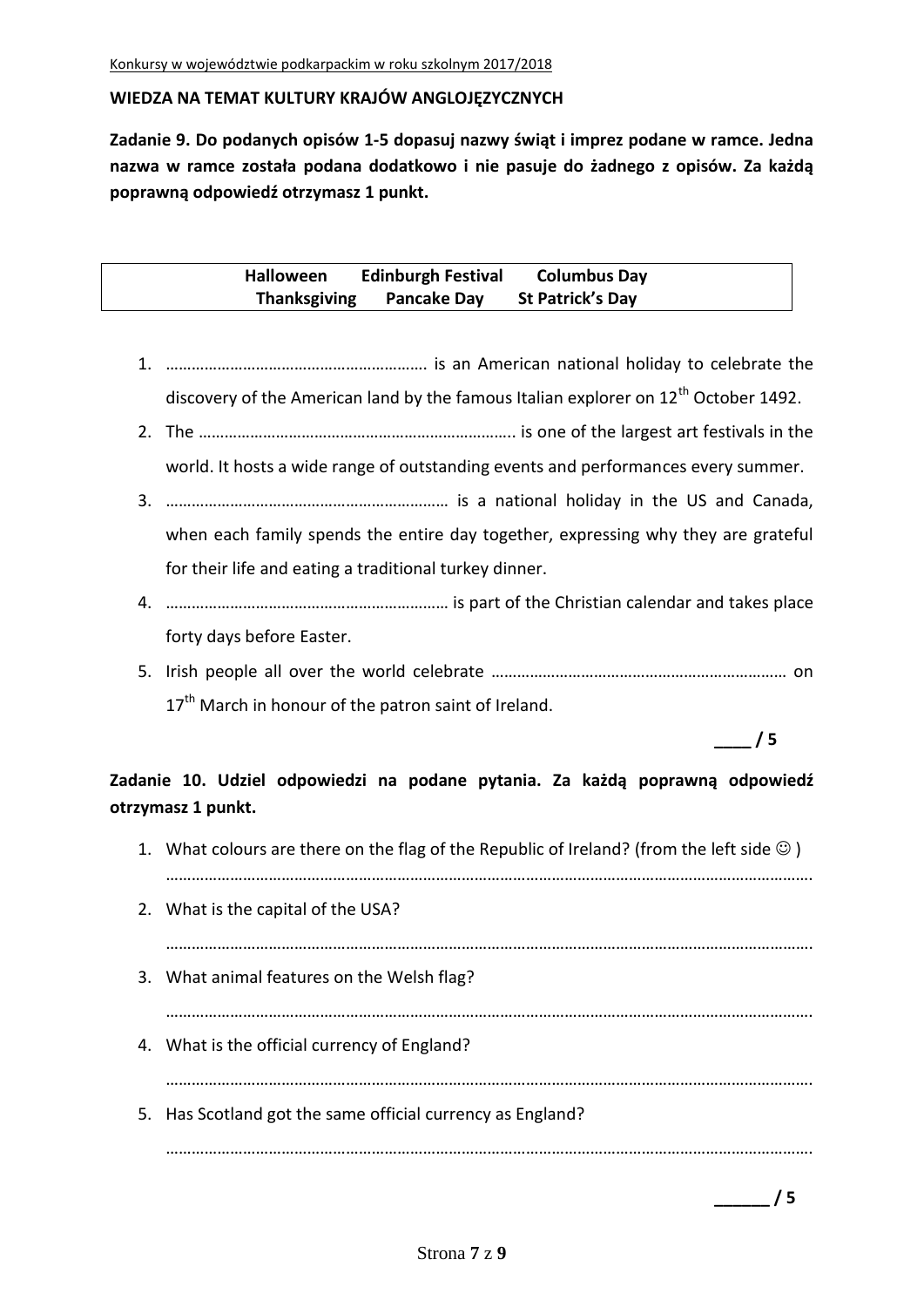#### **PISANIE**

Zadanie 11. Twój przyjaciel / Twoja przyjaciółka z Anglii właśnie przeprowadziła się do Twojego kraju i obawia się, że może mieć trudności z adaptacją w nowym miejscu. Napisz do niego / niej e-mail, w którym:

- · poradzisz, jak może poznać nowych przyjaciół w swojej szkole;
- zasugerujesz, by przyszedł / przyszła w odwiedziny do Ciebie, aby poznać Twoich przyjaciół;
- · poprosisz, by przyniósł / przyniosła ze sobą coś służącego rozrywce (np. grę planszową, grę wideo, itp.).

Podpisz się jako XYZ. Rozwiń swoją wypowiedź w każdym z trzech podpunktów. Oceniana jest umiejętność pełnego przekazania informacji oraz poprawność środków językowych. Za to zadanie możesz otrzymać 5 punktów.